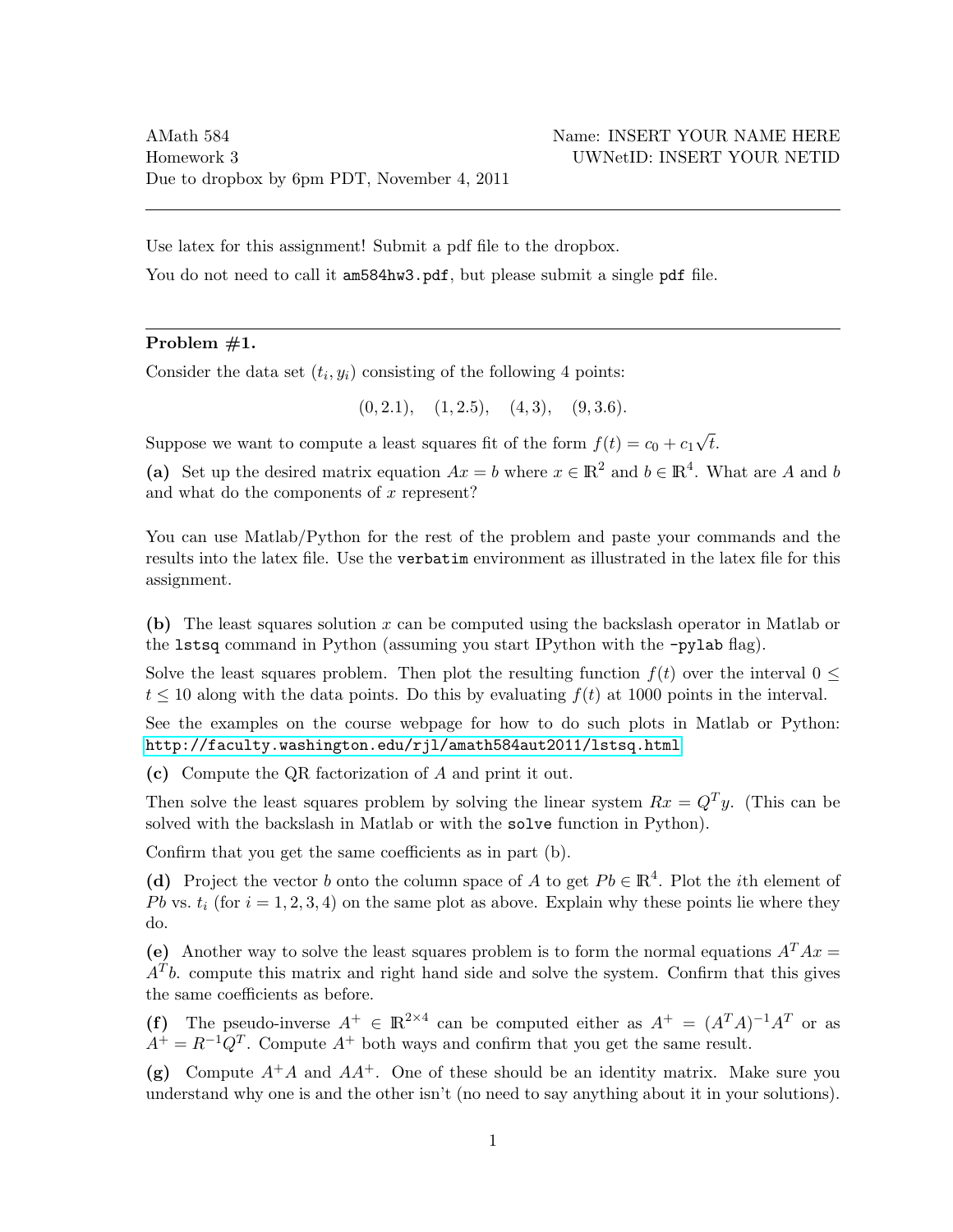# Solution:

#### Problem #2.

Download the file [http://faculty.washington.edu/rjl/amath584aut2011/\\_static/co2.](http://faculty.washington.edu/rjl/amath584aut2011/_static/co2.txt) [txt](http://faculty.washington.edu/rjl/amath584aut2011/_static/co2.txt), which contains a set of data that you will need for this assignment. You should be able to click on the link above.

The resulting file co2.txt contains 90 lines of comments followed by 636 lines of data. The third column is time (in years) and the fourth column is  $CO<sub>2</sub>$  concentration in the atmosphere (in parts per million) as measured at Mauna Loa. These give a set of  $(t_i, y_i)$  values that we will apply least squares to. See <http://www.esrl.noaa.gov/gmd/ccgg/trends/mlo.html> for more information on this data.

Plotting this data should give:



To produce such a plot (and to do the rest of this assignment) you will have to read the data into Matlab or Python and first pre-process it by stripping out any  $(t, y)$  values for which  $y = -99.99$  (indicating that data was not available at this time).

The codes on the next page show how to do this, and print out the figure as a png file that can be incorporated in your latex as illustrated in this file.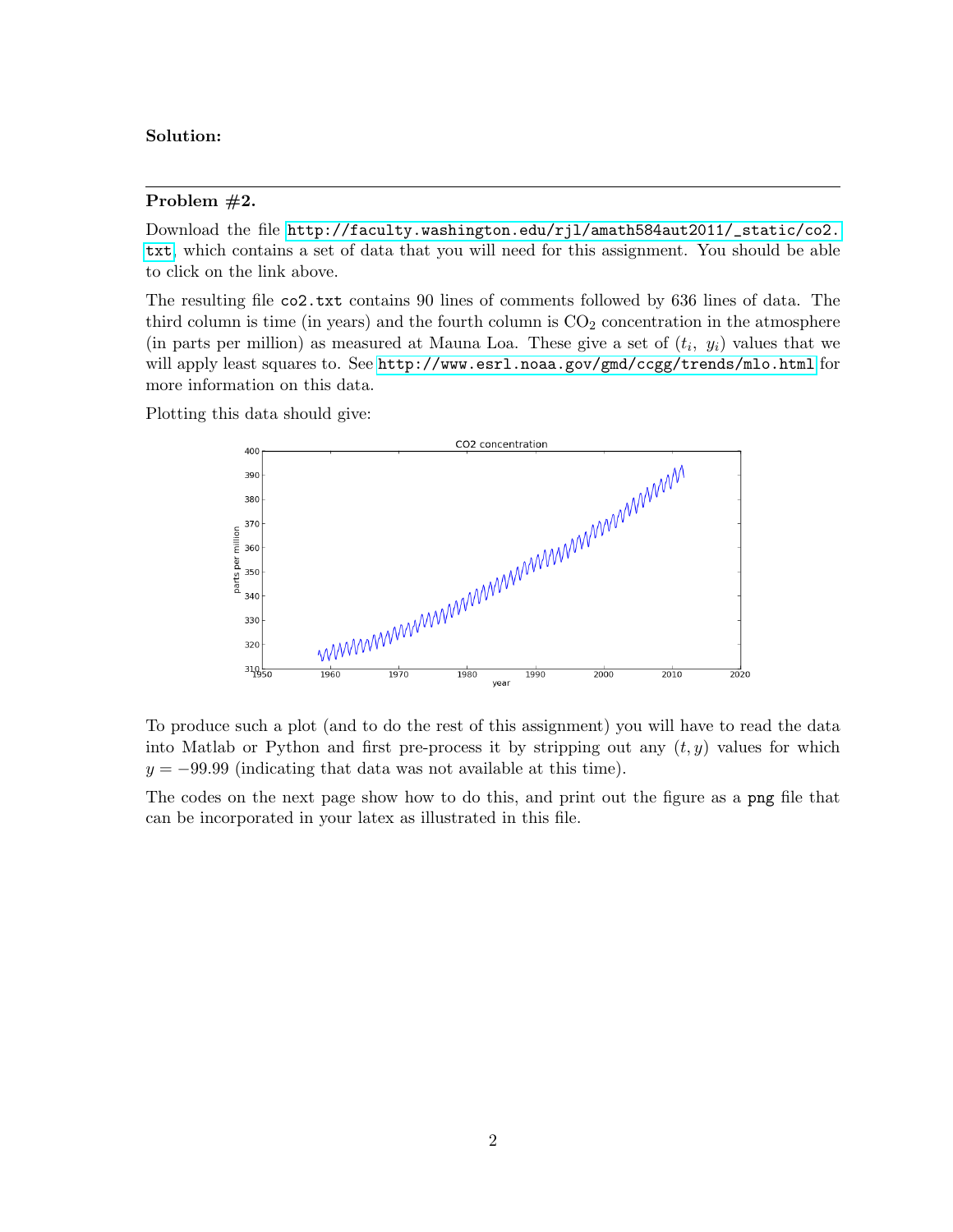## Matlab:

```
% Read column data with whitespace delimiter, skipping 90 rows:
d = importdata('co2.txt', ' ', 90)data = d.data;
t = data(:,3);y = data(:, 4);% filter out the bad data:
good = y>0; % indices of good data
t = t(good); % this portion of array
y = y(good);
plot(t,y)
title('CO2 concentration')
xlabel('year')
ylabel('parts per million')
print -dpng co2figure.png
Python:
from pylab import *
# Read column data with whitespace delimiter, skipping 90 rows:
data = loadtxt('CO2.txt',skiprows=90)
t = data[:, 2] # First column is index 0
y = data[:, 3]# filter out the bad data:
good = y > 0 # indices of good data
t = t[good] # this portion of array
y = y[good]figure(1)
clf()
plot(t,y)
title('CO2 concentration')
xlabel('year')
ylabel('parts per million')
savefig('co2figure.png')
```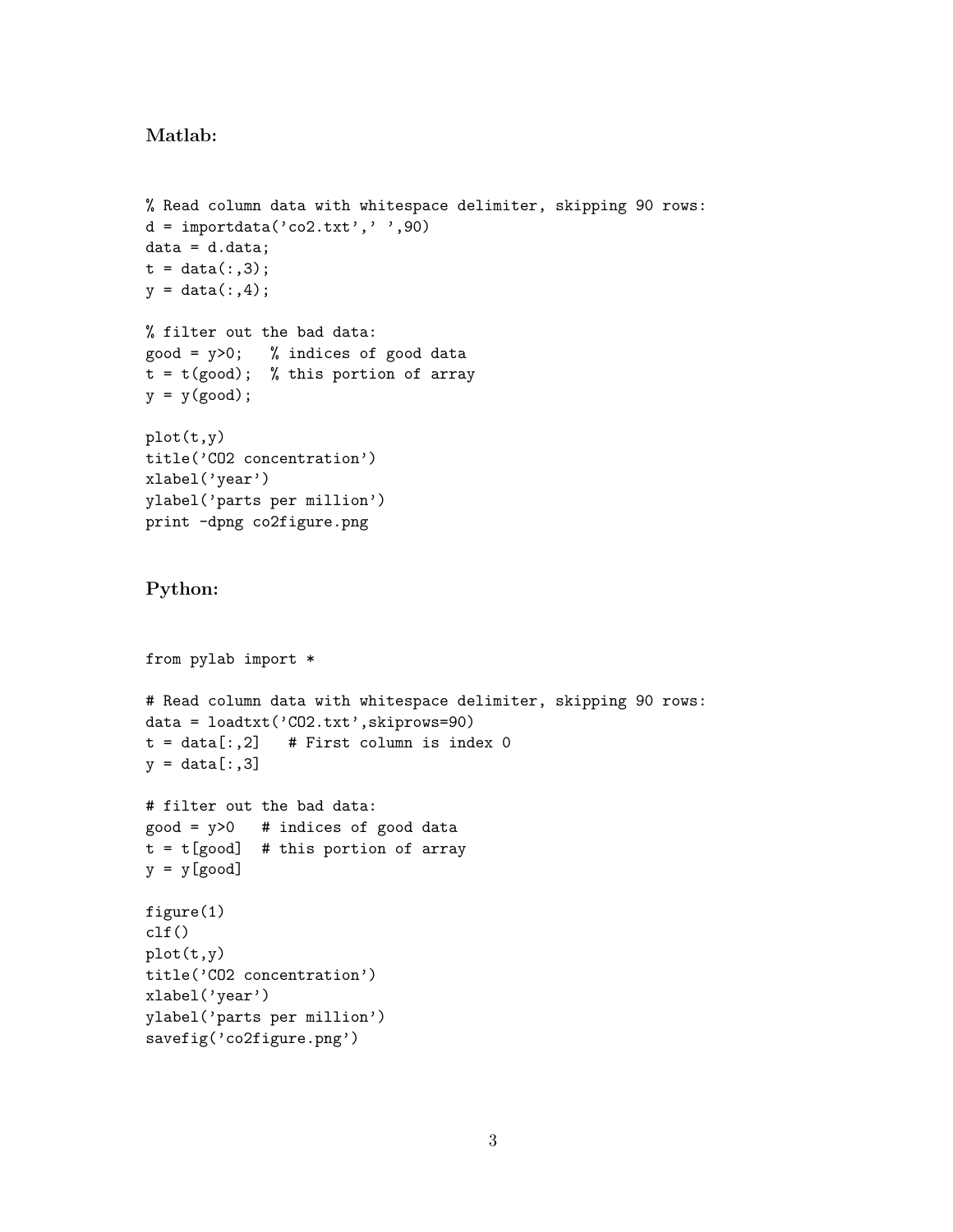There is a clear oscillation in this data with a period of one year, due to seasonal variations. There is also an upward trend that might be fit with a linear function as the first attempt. This suggests we perform a least squares fit with the basis functions

 $\phi_0(t) = \cos(2\pi t), \quad \phi_1(t) = \sin(2\pi t), \quad \phi_2(t) = 1, \quad \phi_3(t) = t - 1985.$ 

The shift by 1985 in the last basis function keeps the values in the matrix smaller, and becomes particularly important when we add higher powers.

(a) Use Matlab or Python to compute the least squares fit. Plot the fit as a red curve on the same plot.

To see the trend without the oscillation, take the coefficients  $c \in \mathbb{R}^4$  just found and plot the function

$$
p(t) = c_2 \phi_2(t) + c_3 \phi_3(t)
$$

on the same plot, as a green curve.

Also plot the residual as a function of time on a separate plot.

You should get something like these: